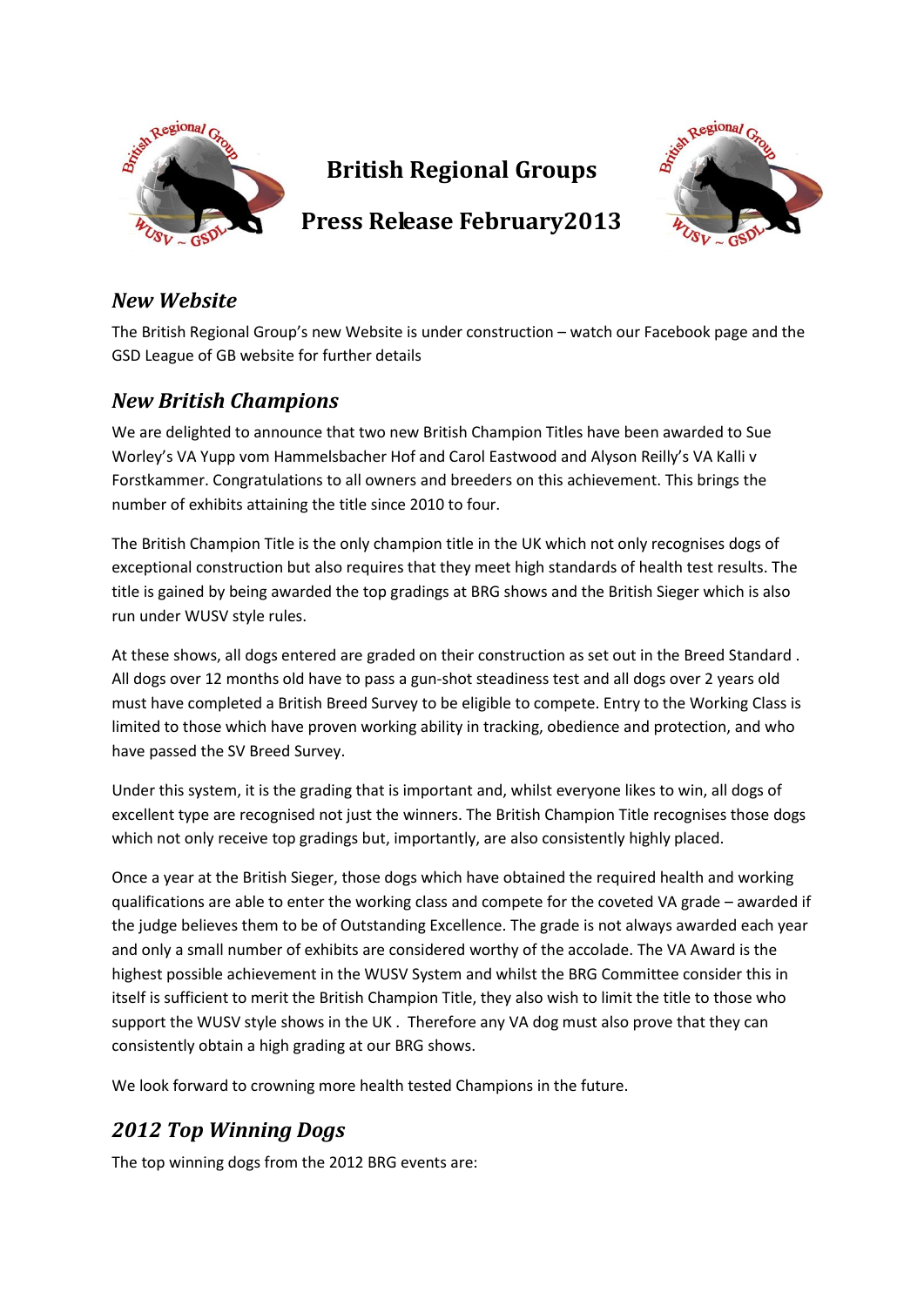| Male             | VA Yupp v Hammelsbacher Hof       |
|------------------|-----------------------------------|
| Female           | British Champion Kassieger Renata |
| Long Coat Male   | Opalia Solar Flare                |
| Long Coat Female | Hazroh Sassy                      |

Congratulations to all owners and breeders

A full list of the 2012 Top 10 winners will be posted on our new website and owners will receive certificates.

From 1<sup>st</sup> January 2013, it has been decided to use the same point system for the top 10 awards as for British Champion Title and so points will only be awarded to the top 2 exhibits who obtain the highest grading for their age.

## *Health Testing – Appeals*

If an exhibit receives a hip or elbow score or haemophilia test result which makes it ineligible for a Breed Survey Pass or a Koerung Pass then it immediately becomes ineligible to compete at BRG events and is withdrawn from the British Champion Title and "Top 10" Awards System. If an appeal is made against the score then the exhibit is suspended from entry to events until such time as the results of the appeal are known and, if they are then able to attain a Breed Survey or Koerung Pass, they are re-instated as eligible to compete at BRG events and included in the British Champion Title and Top 10 Awards System.

## *Order of Judging*

At all future BRG shows, all long coat individual assessments and, where appropriate, gun tests will be carried out together with those of short coats of a similar age. They will then be judged separately from but immediately after the short coats of that age. This is the tried and tested way in which it has been found to be most efficient to run events with as many classes as we have at BRG events and we hope that it will help to keep shows moving along and avoid lulls in activity! Look carefully at the 2013 schedules for more detail

### *Events Calendar*

We have an exciting, jam packed calendar of events for 2013 – see attached which will also be available on our new website. We look forward to seeing many of you there and enjoying the best of our wonderful breed.

### *Christmas Cracker*

After the huge success of the 2012 Christmas Cracker, we will be running a similar event on November 30<sup>th</sup>, 2013. Judges for each class will be announced shortly.

### *Feedback*

Do you want to contribute to the development of BRG and its events?